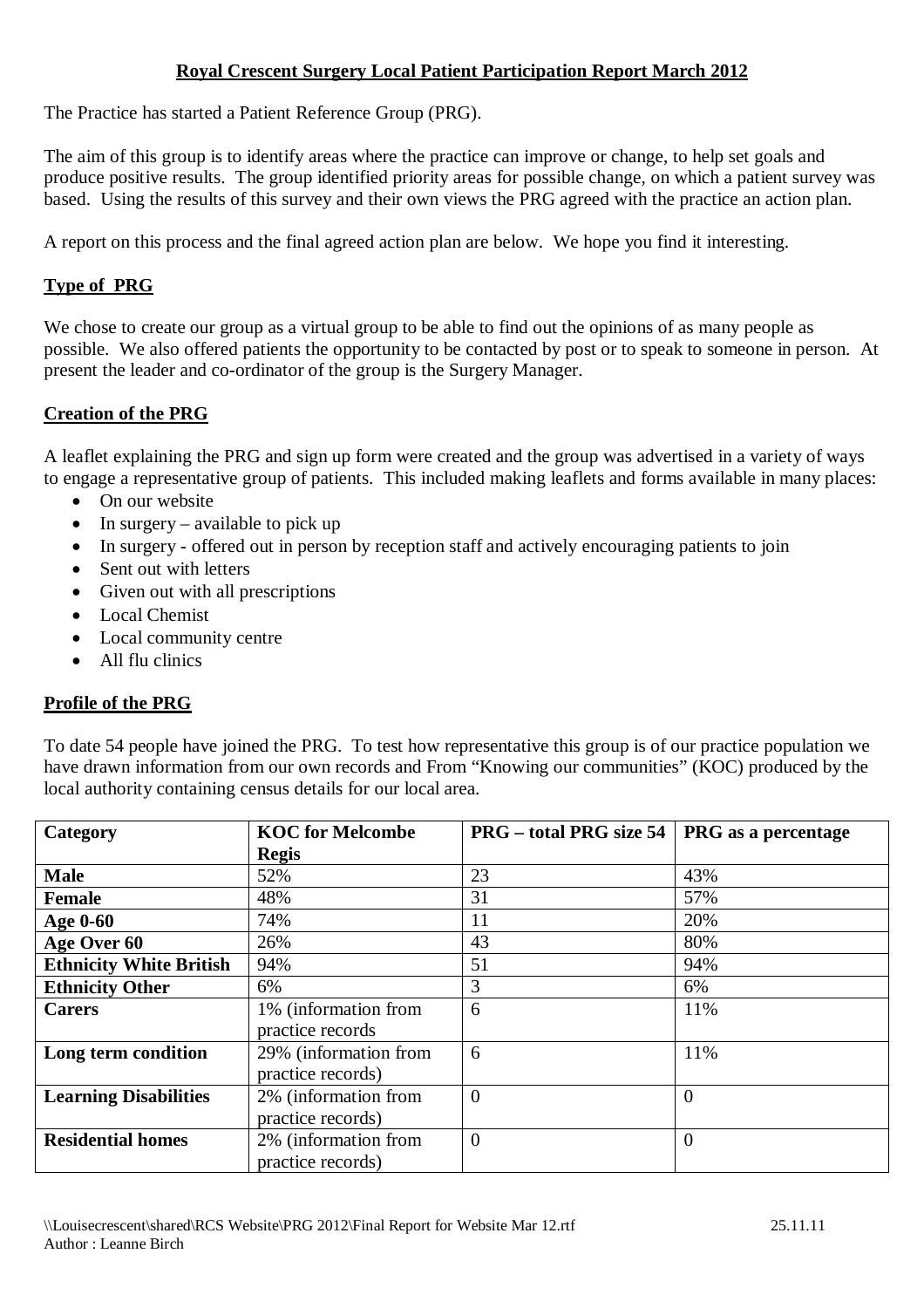### **Steps to be taken to develop a PRG that is representative of our practice population**

The practice area is dominated by younger people. It is an area of high deprivation, with lower levels of education amongst the population and high levels multiple occupancy housing. There is a high level of unemployment. The majority ethnicity is white British. Mental health conditions and drug and alcohol dependency are higher than elsewhere in Weymouth and Portland, reflecting the high levels of unemployment amongst patients of working age. The Practice also has a high number of patients registered with learning disabilities.

The Royal Crescent Surgery registration figures show that 71% of patients are aged 0-60 years and 29% of patients are aged over 60. The current PRG profile is more representative of patients over 60. This means that for the PRG to be truly representative we need more members under 60 years old to join.

The make up of our PRG broadly reflects the practice population but there are some under represented groups that we are keen to engage more with.

#### **Objectives**

- $\triangleright$  Engage with more under 60's
- $\triangleright$  Engage with LD groups to try and find representatives
- $\triangleright$  Engage with residential homes
- $\triangleright$  Engagement with drugs and alcohol groups

## **Action Taken**

GPs were asked to considered which patients may be interested and have written to them directly to invite them to join the group. The Surgery Manager has liased with People First Dorset to invite them to join the group, with suggestions of alternative methods of communicating with us where appropriate. The Surgery Manager will be visiting the day centres where learning disability patients attend to try to establish relationships and encourage some of them to join the PRG. One of the PRG members has a nursing background and experience of working with people with learning disabilities, and has offered to help if possible. Our Community Matron will liaise with residential homes inviting patients to join the group. The lead GP for Genesis has spoken to some patients but so far no-one wishes to join.

#### **Steps taken to determine the priority issues for inclusion within the surgery survey**

The PRG invitation asked patients to choose 3 priority areas from a selection of 9 – one of which was "other" to enable patients to suggest their own ideas. The responses were collated and the 3 most popular priority areas were chosen as the areas on which our first survey was based.

| <b>Priority Areas</b>                                            | Number of patients selecting this |
|------------------------------------------------------------------|-----------------------------------|
|                                                                  | area                              |
| 1. Getting an Appointment                                        | 22                                |
| 2. Length of time waiting in the practice                        |                                   |
| 3. Availability of specific clinics                              | 20                                |
| 4. Patient information on illness prevention and staying healthy | 22                                |
| 5. Waiting room facilities                                       |                                   |
| 6. Prescriptions and medication                                  |                                   |
| 7. Telephone answering and access                                |                                   |
| Opening times                                                    |                                   |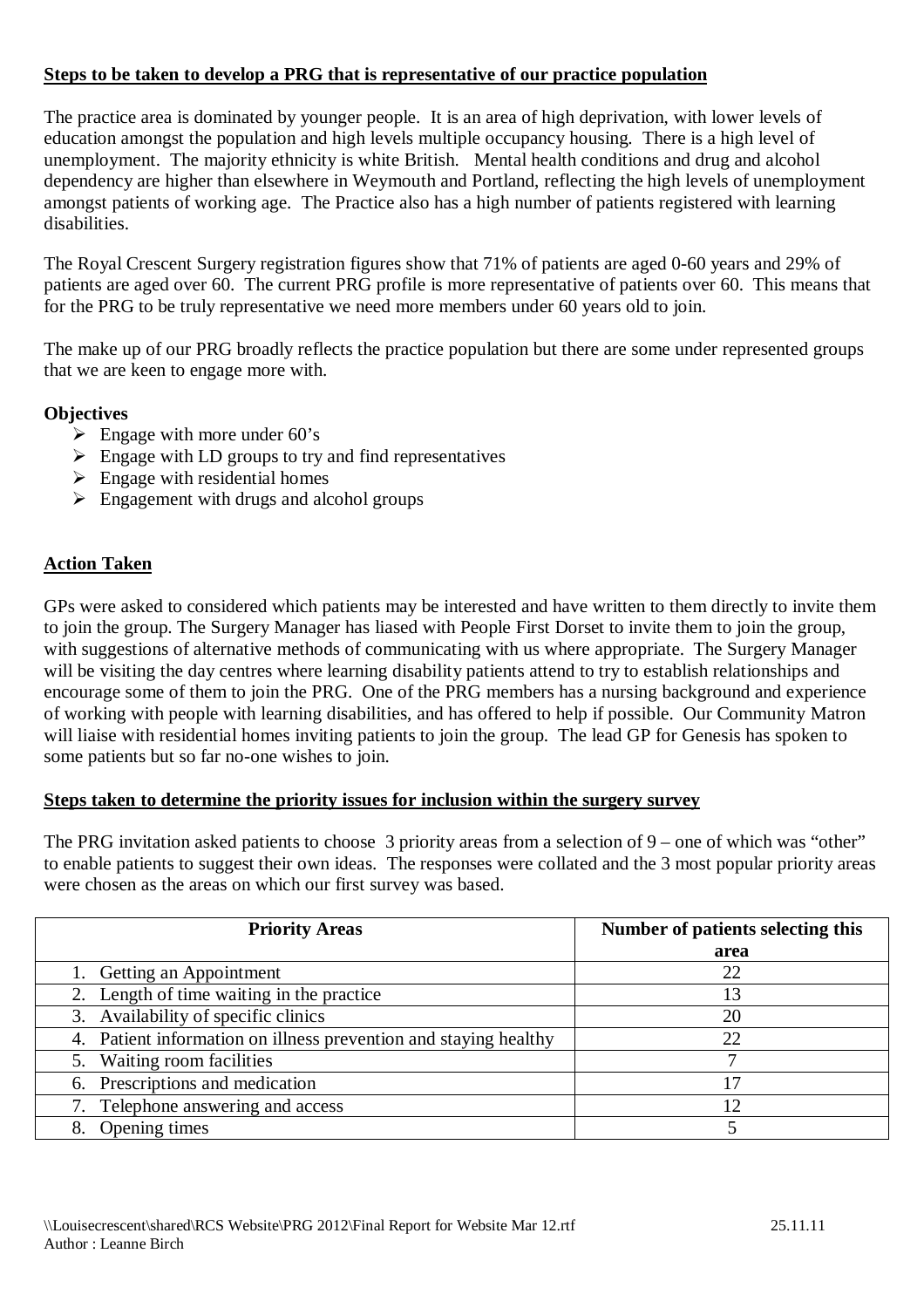## **How we sought the views of our patients – the survey**

We have past experience of producing our own surveys and gaining valuable information; we chose to do this again. Questions were based on existing validated surveys such as those on the NAPP website, previous surveys used by this practice and the NHS national survey. 2 PRG members were asked to review and comment on the survey before it was distributed. One of these works within the NHS as an IT Analyst and has experience of surveys. The email survey was tested on one of the PRG members before it was sent to the whole group. Surveys were given to all members of the PRG and 300 other patients (based on the numbers used for previous surgery surveys). Surveys were given out in a variety of ways over a 2 week period in early January  $2012:$ 

- Via email (or by post for those who have requested this)
- In person when collecting prescriptions / coming for an appointment
- By post with all letters
- The opportunity to complete a survey verbally

## **Report of Survey Results and Action Plan**

Members of the new PRG (54) and 300 other patients who came into the surgery during the second week in January were asked to complete the survey. 162 completed surveys were received back (46%). Multiple comments were received. 81 positive, 51 suggestions and 3 negative.

It was recognised that this survey did not reach a sample of patients who do not attend the surgery very often. With the help of the PRG an action plan will be formed to address this issue in time for the next survey.

The survey results were analysed by collating the number of answers to the various options for each question. These figures were then expressed as a percentage of the total number of answers received. Common themes were then identified from this analysis and the additional comments received.

## **Themes resulting from this survey**

## **Getting an appointment / telephone answering and access**

- Telephone answering at 8.30 in the morning needs to be improved
- Some patients are not aware that they can book in advance
- Some patients would like to be able to book a longer appointment time with their GP
- Information on waiting times in the surgery

## **Patient information on illness prevention and staying healthy**

- Better use of technology, online appointment booking and better use of email
- Notice boards with useful displays and leaflets in the waiting room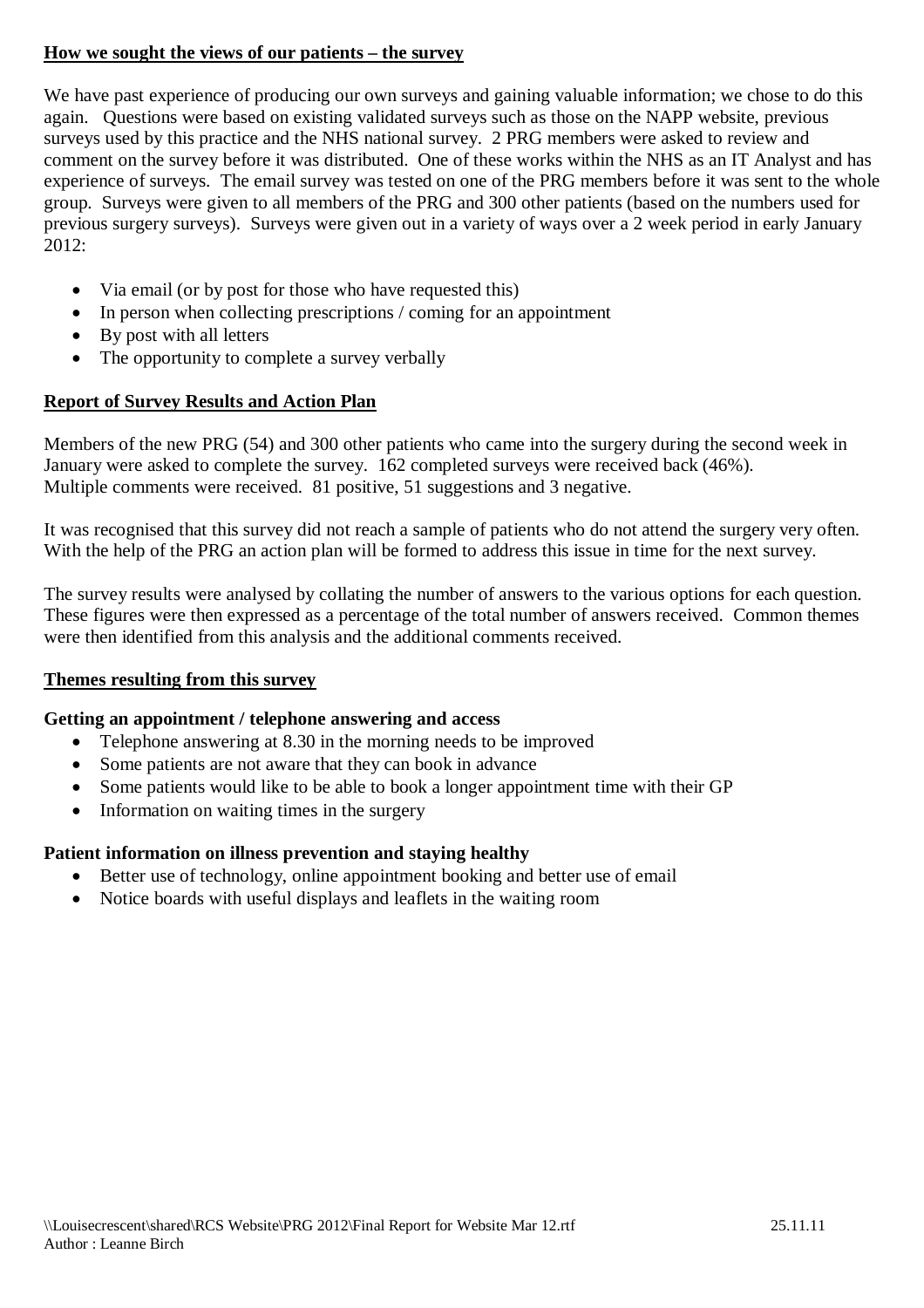## **Steps taken to provide an opportunity for the PRG to discuss survey findings.**

#### **Meeting with PRG Representatives**

The surgery manager met with 4 of the PRG representatives to discuss initial survey results. Some of this meeting was filmed by the BBC One Show and aired on national TV on 23rd January 2012. It was clear during the meeting that face to face communication with patients offers the opportunity to discuss and understand the patients' point of view as well as patients understanding some of the constraints the surgery faces. Together the group identified that there is a need to communicate with patients who do not regularly come into the surgery. The group was asked for ways of doing this without sending expensive mailshots regularly. It was suggested that a volunteer group could help to deliver newsletters in the local area. A water dispenser in the waiting room was suggested and also emailing information to those who would like it. Whilst the survey indicated that some patients wish to make better use of information technology and would like to book online appointments, some of the PRG representatives said that they would always prefer to speak to a receptionist. The self check-in system was discussed and again, some patients prefer to use it and some like to speak to a receptionist. It was agreed that offering a choice to patients is the best way forward.

#### **The One Show Star Rating Poll**

With consent of the surgery and patients, 20 patients were asked to rate the surgery in terms of stars after their visit, 1 star being poor and 5 stars being outstanding. 4 patients gave the surgery 4 stars and 16 patients gave the surgery 5 stars. This was a fantastic result for the surgery. These results will also be discussed with all members of the PRG.

#### **Discuss Survey findings with all PRG Members**

The survey findings, together with suggestions for actions, were emailed (or posted where appropriate) to the PRG for their comments. The PRG was also invited to discuss the findings with the Surgery Manager either in person or on the telephone. 9 members (17%) contacted the surgery via email, letter or phone to discuss the survey findings and to offer their suggestions around the proposed actions.

Some members also suggested that they could, for example, deliver a regular newsletter to neighbours and other contacts therefore increasing contact with patients who do not often visit the surgery. One PRG member has a nursing background and another has good IT skills. Both have offered their skills and experience if appropriate in the future. Some group members are very happy to come in for meetings to discuss ideas and ways forward.

### **Action Plan**

Following the above consultation with the PRG a final action plan was produced and sent by email (or post where appropriate) to the PRG for agreement, highlighting where changes to the proposed actions had been made following PRG feedback. The action plan was then ready for implementation.

The Local Patient Participation Report, including the Action Plan, will be widely publicised: Practice Website

Email to PRG members

Copies available in Surgery and a visible poster advertising this

Summary in the surgery newsletter (with the invitation to ask for a full copy). The newsletter will be available in Surgery and handed out with all prescription and sent with all correspondence.

Copies available at the local Chemist